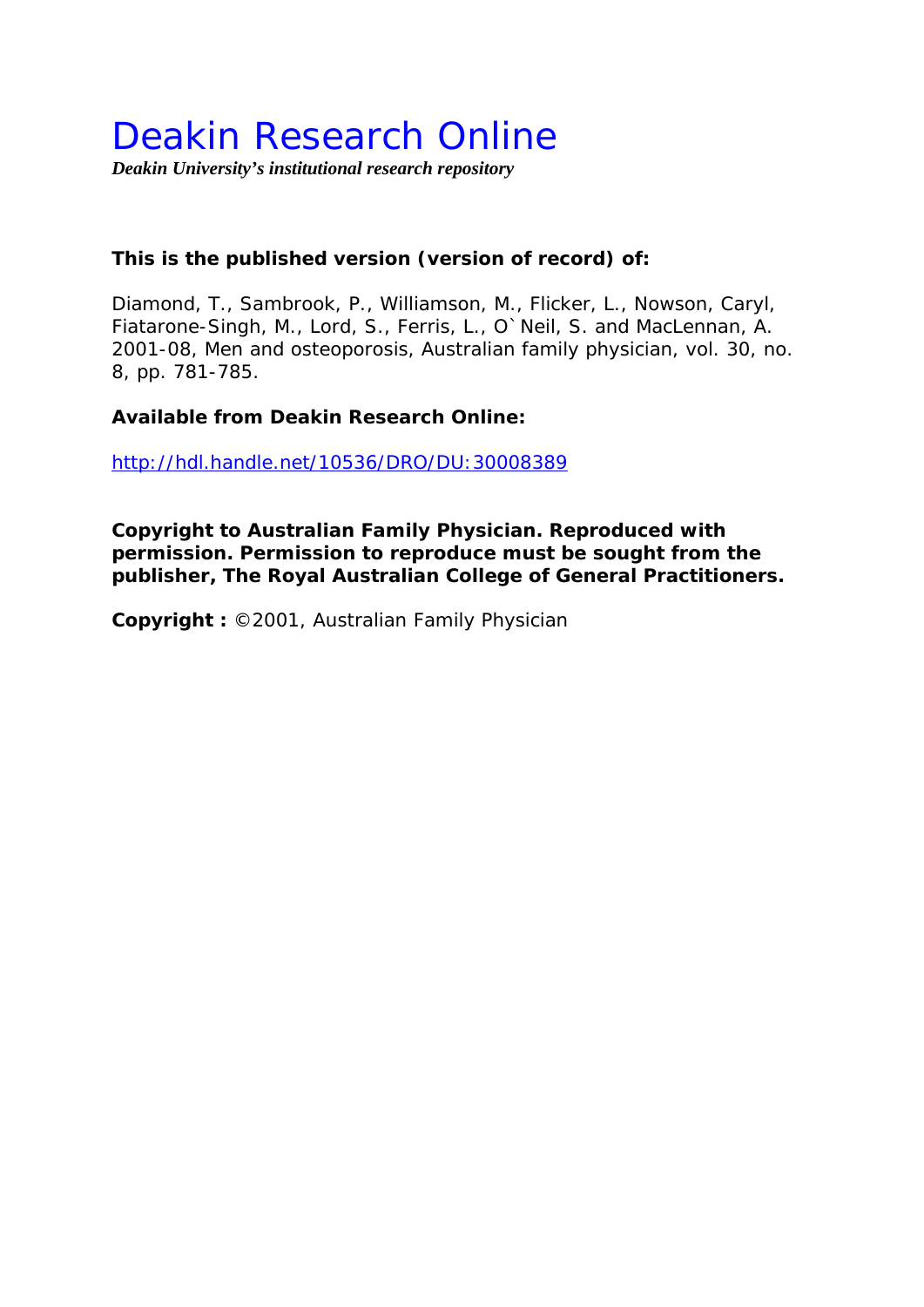Copyright of Full Text rests with the original copyright owner and, except as permitted under the Copyright Act 1968, copying this copyright material is prohibited without the permission of the owner or its exclusive licensee or agent or by way of a licence from Copyright Agency Limited. For information about such licences contact Copyright Agency Limited on (02) 93947600 (ph) or (02) 93947601  $(fax)$ 



bome clim

# <u>Men and osteoporosis</u>

**BACKGROUND** While strict criteria have been developed for defining osteoporosis in women (bone mineral density measurements more than 2.5 standard deviations below the mean for young adult normal women, ie, t-score value  $\leq$  2.5), there still remains a controversy regarding the definition in men. Spinal fractures occur in 5% and hip fractures in 6% of men older than 50 years. There are significant differences between men and women with respect to the pathogenesis of osteoporosis, underlying medical conditions and postfracture sequelae.

**OBJECTIVE** To provide an overview of the pathogenesis, diagnosis and prevention of osteoporosis in пиев.

DISCUSSION Osteoporosis is increasingly recognised. Data from the Dubbo Osteoporosis Epidemiology Study suggests that 30% of men in Australia aged over 60 years will suffer from an osteoporotic fracture. It is estimated that 30-60% of men presenting with spinal fractures will have another illness contributing to their bone loss. Osteoporotic fractures in men are associated with higher morbidity and mortality than in women. Lifestyle changes together with daily calcium supplementation should be implemented and vitamin D<sub>3</sub> should be considered in men with osteopenia.

Terry Diamond, MB, BCh, MRCP, FRACP, is Associate Professor of Clinical Medicine, University of New South Wales, St George Hospital, New South Wales, Philip Sambrook, MBBS, LLB, FRACP, is Professor of Rheumatology, Royal North Shore Hospital, New South Wales. Margaret Williamson, MBChB, MRCP, FRACP, is an Endocrinologist, St Andrews Hospital, Brisbane, Queensland. Leon Flicker, MBBS, GDipEpid, PhD, FRACP, is Professor, Geriatric Medicine, Royal Perth Hospital, Western Australia. Caryl Nowson, PhD, BSc, is Senior Lecturer, School of Health Sciences, Deakin University, Victoria. Maria Fiatarone-Singh, MD, FRACP, is Professor, John Sutton Chair of Exercise and Sport Science, University of Sydney, New South Wales. Stephen Lord, BSc, MA, PhD, is Research Fellow, Prince of Wales Medical Research Institute, New South Wales. Linda Ferris, MBBS, BSc (Med), FRACP, is Director of Orthopaedics and Trauma, Modbury Public Teaching Hospital and Senior Clinical Lecturer, University of Adelaide, South Australia. Sheila O'Neil, MBBCh, BAO, MICGP, is Clinical Director, Centre for Aging in Women, Brisbane, Queensland. Alistair MacLennan, MBChB, MD, FROG, FRANZCOG, is Associate Professor, Department of Obstetrics and Gynaecology, Adelaide University, South Australia.

steoporosis is increasingly recognised in men.<sup>1-8</sup> It is estimated that 19% of men older than 50 years will have osteoporosis. Spinal fractures occur in 5% of men (compared to 16% of women) and hip fractures in 6% of men (compared to 18% of women) older than 50 years.7 Data from the Dubbo Osteoporosis Epidemiology Study suggests that 30% of men in Australia aged over 60 years will suffer from an osteoporotic fracture.<sup>1</sup>

Today the life expectancy for men has increased to a mean age of 76.8 years. With men now living longer, they can be expected to develop multiple coexisting illnesses contributing to bone loss, and an increased likelihood of falling and fragility fractures.<sup>3,9,10</sup> It is estimated that 30-60% of men presenting with spinal fractures have another illness contributing to their bone disease.<sup>24-6</sup> The presence of a prevalent spinal fracture increases the risk of future spinal fractures by as much as 10-25 times, depending on the subject's age and the presence of osteoporosis as defined by bone mineral density.<sup>11</sup>

The impact of osteoporosis on individual men and the community is dramatic. The morbidity and mortality after hip fracture is higher in men than in women with 20.7% of men compared to 7.5% of

women over 75 years dying after a hip fracture.<sup>7</sup> Mortality in men five years after hip or spinal fracture is about 20% in excess of that expected.<sup>7</sup> The physical functioning significantly deteriorates in elderly men after hip fracture, with one in five requiring a higher level of long term care. The postfracture outcome and prognosis in men appears to be significantly influenced by their pre-existing medical illnesses (comorbidities).<sup>3,9</sup> In Australia in 1995, the financial burden attributed to hip fracture alone in men was \$110 million. This estimate did not include the costs associated with loss of quality of life<sup>12</sup>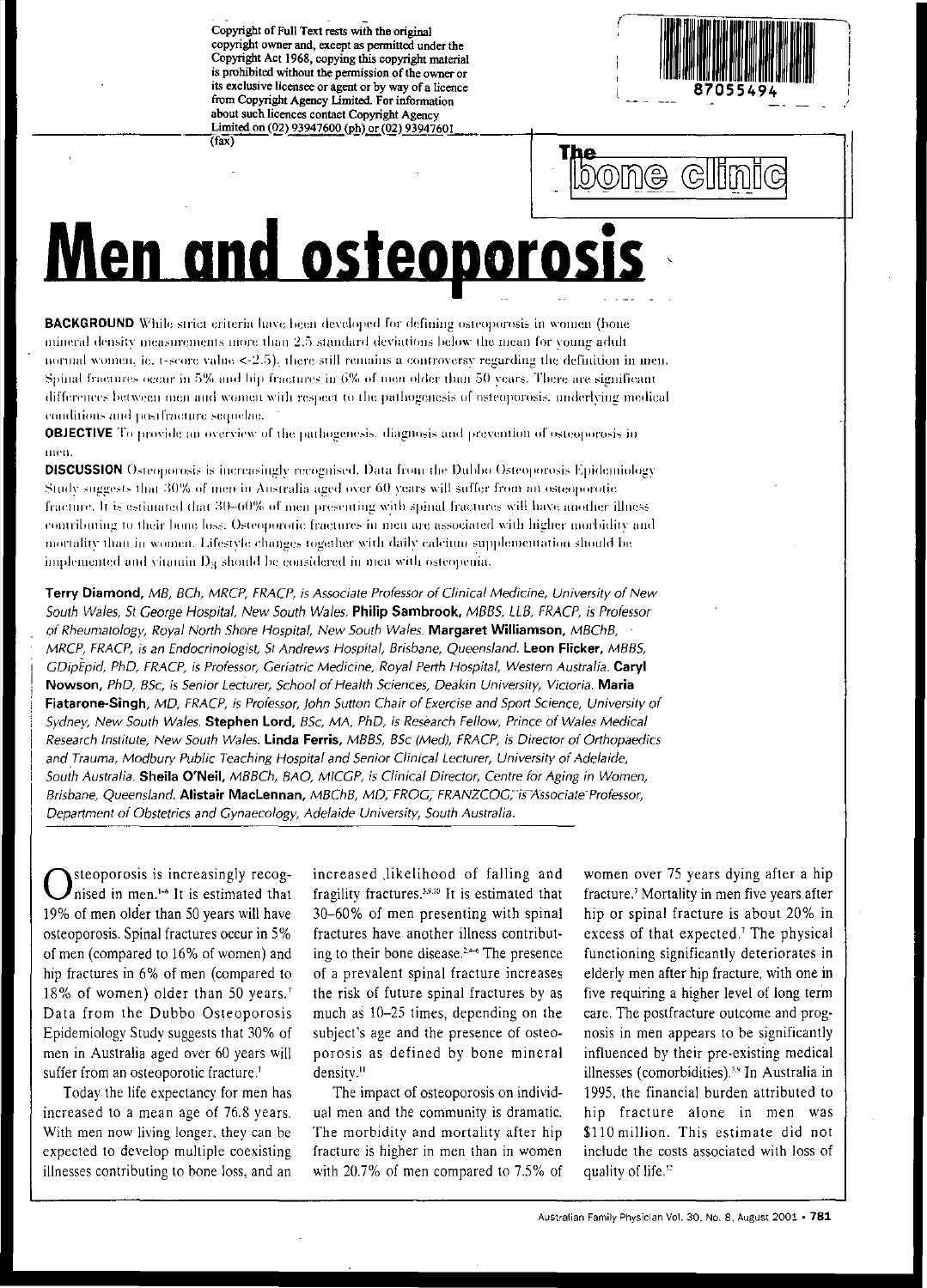#### **• Men and osteoporosis**

#### Table 1. Factors associated with increased risk of osteoporosis

- Family history
- Medical conditions (Table 2)
- Low calcium intake
- Low bodyweight
- Delayed puberty
- **Immobilisation**
- Lifestyle factors including smoking, high alcohol intake
- Physical inactivity

#### Table 2. Medical conditions associated with osteoporosis

- Prolonged glucocorticoid therapy (see guidelines on the management of glucocorticoid induced osteoporosis)
- Conditions associated with excess glucocorticoid secretion (Cushing syndrome)
- Primary (testicular failure/orchidectomy) or secondary (hypothalamic pituitary disorders) hypogonadism, including anti-androgens (combined androgen blockade for prostate cancer)
- Post-transplantation
- Chronic cardiopulmonary disorders (congestive heart failure, emphysema/chronic bronchitis, bronchiectasis, cystic fibrosis)
- Chronic neuromuscular disorders (Parkinsonism)
- Malabsorption, hepatobiliary, coeliac and chronic inflammatory bowel diseases
- Rheumatological disorders (rheumatoid arthritis, ankylosing spondylitis)
- Haematological malignancies (myeloma, lymphoma, mastocytosis)
- Primary hyperparathyroidism
- Hypercalciurea
- **Thyrotoxicosis**
- Anticonvulsant therapy (Dilantin)
- Chronic depression

#### What causes bone loss in men?

Bone loss occurs with ageing in both men and women. In elderly men, this occurs predominantly as a result of decreased bone formation with minimal increases in bone resorption.<sup>13</sup> On bone histomorphometry, this is manifested by trabecular plate thinning and endocortical bone resorption." Recent data suggests that a reduction in periosteal bone formation

may also contribute to a smaller bone size (reduced vertebral body and femoral neck width) leading to an increased fracture risk." Longitudinal studies suggest that bone loss in elderly men is approximately 5-10% per decade, with bone loss further accelerating after 75 years of age.<sup>16</sup> Other factors contributing to age related bone 16ss include:<sup>25,17-25</sup>

- physical immobility
- poor nutrition
- reduced calcium absorption (low calcium dietary intakes and diminished intestinal absorption)
- vitamin D deficiency
- increased parathyroid hormone activity
- reduced cytokine and growth factors,  $(such as insulin growth factor I)$
- reduced osteoblastic activity and recruitment
- $\bullet$  reduction in gonadal function.



**782** . Australian Farnlly-Phystcian Vol, 30. No.8. August 2001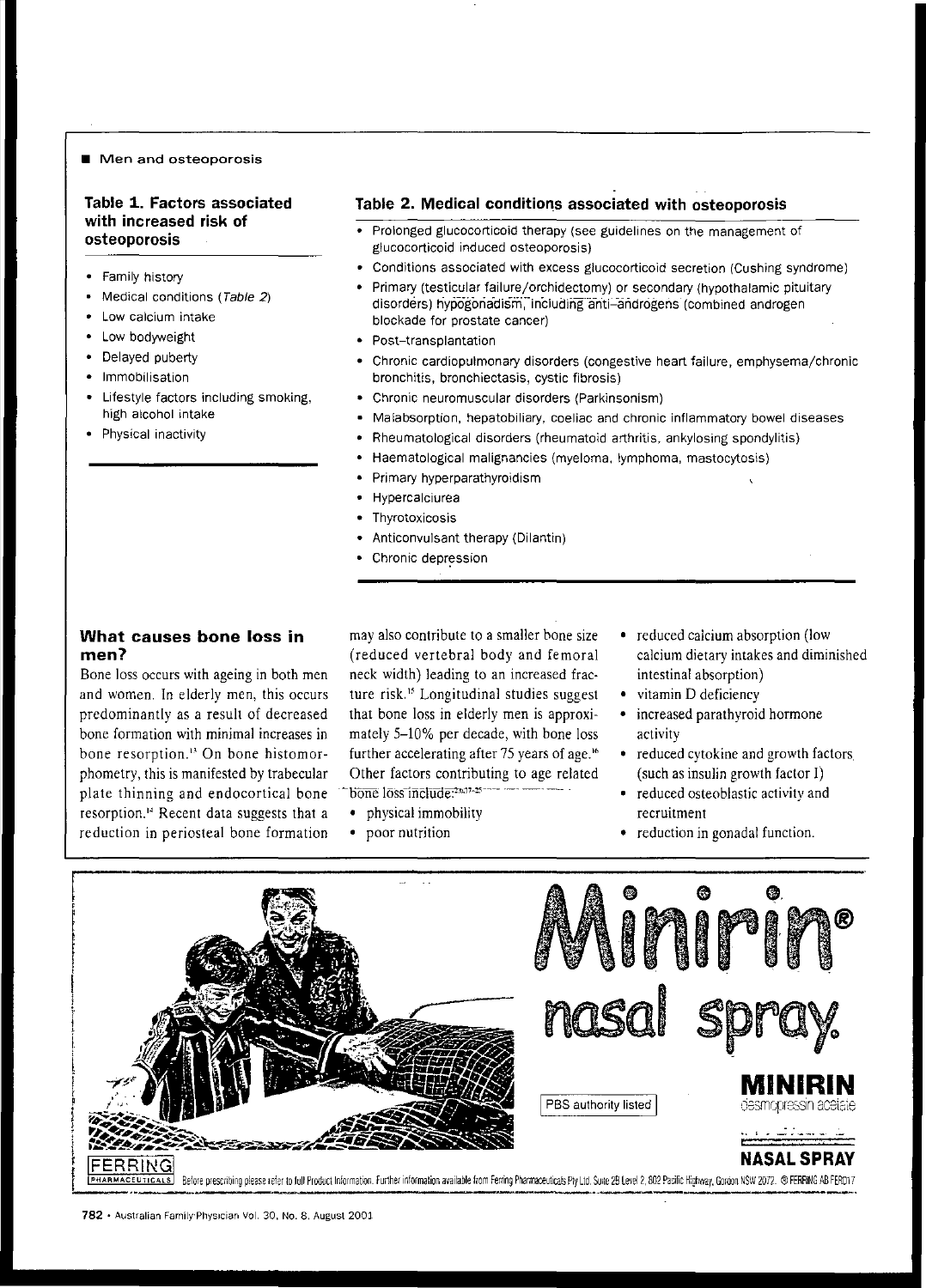#### **Testosterone and osteoporosis**

While **serum testosterone levels decline** with age, this hormone accounts for only 5% of the age and weight adjusted variance in bone loss.<sup>18</sup> An accelerated phase of bone loss similar to that seen in **menopausal women hasbeen described in** men with hypogonadism secondary to gonadectomy or androgen depriva**tion.20. 2 l>-2S The classic histomorphometric** findings accompanying this disorder **includes osteoclast activation associated** with trabecular plate perforation and loss **of trabecular** connectivity." **Partial** reversibility of the bone loss has been reported following androgen replacement<sup>29-33</sup> or antiresorptive therapy (calcitonin<sup>26</sup> or bisphosphonates<sup>33-34</sup>).

The biological significance of testosterone levels just below or in the low-normal reference range in elderlymen remains controversial.<sup>18,35</sup> Hypogonadism **per** se, **with serum testosterone levels in** the 'castrate' range, is a major risk factor for osteoporosis.<sup>2-8,28-34</sup> However, the fact that testosterone therapy alone does not restore bone mass in hypogonadal men suggests that other hormonal factors may be important in the pathogenesis of hypogonadal bone loss.<sup>27-32</sup> The recent discovery **of a mutation in thearomatase receptor in** an osteoporotic man has led to advances in understanding the role of oestrogen in skeletal growth.<sup>36,37</sup>

#### **Osteoporotic risk factors**

Osteoporosis results from:

- a failure to achieve a peak bone mass and/or
- secondary causes of bone loss *(Tables 1.2).*

Compared with women, little attention has been paid to the determinants of peak **bone mass in men, which include racial,** genetic, nutritional, hormonal, medical and lifestyle factors.' Puberty has been **shown to be a major determinant** accounting for at least 40% of peak bone **mass acquired between the ages of 9-13** ycars."-" **Men with a history of** constitu-

tional delay in puberty have significantly **reduced spinal and forearm bone mineral** density (BMD).<sup>29</sup> At least 60% of men presenting with osteoporosis have a secondary cause *(Table* 2).' The remainder **Interpreting the BMD** have no identifiable medical conditions or . . The interpretation of BMD in men needs

in the risk of hip fractures  $(OR=2.9;$  mean value for the combined L2-L4 verteincreased risk of falling were associated pseudo-elevated, the LJ, L2 and L3 verteous stroke with hemiplegia, prior option for measuring spinal bone mass.<sup>44</sup>

#### **Diagnosis**

Both age and BMD are strong predictors of fracture rates and survival.<sup>41-43</sup> Unfortunately'risk-factors-alone-have -a low sensitivity and specificity in predicting hip fractures (59.6% and 61%, respectively).<sup>42</sup> Bone mineral density measurements therefore remain the gold standard for assessing the severity of osteoporosis and fracture risk. The criteria for diagnosing osteoporosis in women is based on the World Health Organisation recommendation of using a BMD value of more than 2.5 standard deviations below the young normal mean reference range ( $t$ -score  $<-2.5$ ). These **criteria, however, have not been standardised in men. Until a final consensus is** reached, the diagnosis of osteoporosis in **men should use a similar** t-score **value**  $(-2.5)$ <sup>2,2,11,44</sup> To permit more accurate t-score **calculations in individual men.** bone densitometers should be standard-

#### **Men and osteoporosis •**

ised **using software derived from refer**ence databases for 'healthy' Australian men aged 20-40 years.

risk factors associated with bone loss and special attention. Advanced spondyare referred to as having primary or idio- loarthropathy, facet joint disease and **pathic osteoporosis. aortic calcification may falsely elevate** A recent study has demonstrated that spinal BMD as assessed by dual energy men with medical disorders associated X-ray absorptiometry (DXA).<sup>41-45</sup> Bone with osteoporosis had a twofold increase mineral density reports usually include the 1.3-4.3), while conditions linked with an brae. In cases where BMD values are with an almost sevenfold increase in risk brae may need to be analysed separately.  $(OR=6.9; 3.3-14.8).$ <sup>30</sup> These factors Spinal X-rays are required to assess for together accounted for almost 72% of the presence of extravertebral calcification the hip fractures in men. Other signifi- and asymptomatic spinal fractures (usually cant risk factors contributing to hip defined as greater than  $20\%$  reduction of fracture in men include comorbid factors the anterior, posterior or central vertebral (such as sleep disturbance, impaired height). Quantitative computed tomogramental status and poor appetite), previ-<br>phy (QCT) of the lumbar spine is another fragility fractures, senile dementia, alco-<br>This technique has the ability to accurately holism and gastrectomy.<sup>40</sup> define a region of interest not confounded by extravertebral calcification. It is limited, however, by a high precision error (greater than 3-4%) which may render it unsuitable for monitoring changes and also has the potential of an increased radiation **exposure.**

> Femoral neck DXA may therefore be more appropriate for diagnosing osteoporosis and for monitoring bone mass in elderly men in whom pseudo-elevations in BMD are evident. In a recent study the relative risk of hip fracture in men was 3.0 (1.7-5.4) for each standard deviation decrease in femoral neck BMD.<sup>46</sup>

> While men are more susceptible to **traumatic fractures, it remains imperative** to measure BMD in all men who have:

- radiological evidence of bone deminer**alisation**
- **• significant risk factors or**
- aged over 50 years with a history of an **atraumatic fracture.**

**A Medicare rebate is available for bone** densitometry in these-subjects.